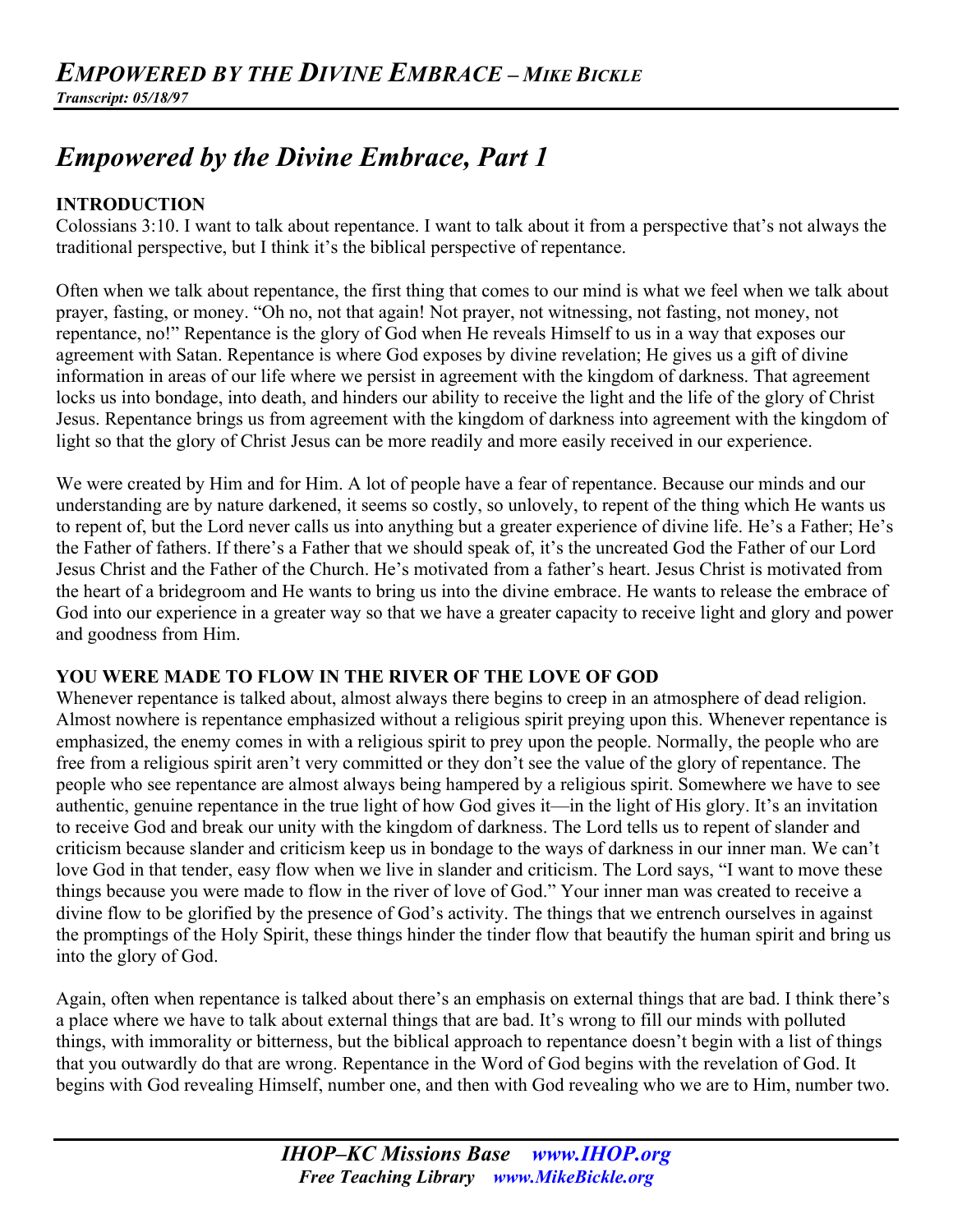When we see who He is and we see who we are to Him, repentance is an entirely different thing. It's not something we grudgingly do to get the anger of God off our back; rather, it's something we do with delight and a "Yes!" in our spirit. There's always a cost involved, but there's a delight as well. There's that paradox of, "Oh no, it hurts," because the darkness of the heart makes it hard to let go of things. There's also a glory dimension, where we experience a greater capacity to enjoy God, when we see the heart of God in His majesty, in His fatherhood, when we see the Lord Jesus in His cherishing love as a heavenly bridegroom beckoning us into His divine embrace. When we see the knowledge of God, number one, and the knowledge of who we are to God, number two, the warmth of that embrace empowers us to let go of things that resist the Holy Spirit.

# **REPENTANCE, LIKE SALVATION, IS A REVELATION OF GOD**

Whenever there's an emphasis on repentance, there's typically a lot of religious clutter that goes on in the human soul. That religious clutter doesn't at all help the process of repenting. What I mean by "religious clutter" is this: you'll read a book, you'll go to a conference, you'll have a meeting, and the value of repentance is extolled. The need for repentance is lifted up, and because you're sincere people before the Lord, your temptation will be to come up with anything possible that's wrong and repent of it in a flurry of internal activity. "I'm sorry, I'm sorry, I'm sorry, oh God, oh God, please, please…" and we get into this hyperventilating mode of repenting of things that God never even convicted us of. We're repenting, not in the wake or the result of the overflow of the love of God touching our heart, but rather in the fear and the anxiety that we will miss something, and we haven't even touched God before we repented.

Some people may take advantage of that and say, "I'm sinning in this area, but God has never told me about it." If they want to live in dishonesty and use that as the excuse to continue in their sin, that's between them and the Lord, but what I'm saying is this, and it may be news to you: repentance takes some divine activity on the heart before it can be real, authentic, and effective. We can't just go to a meeting, have a man give a list of wrong activities, agree with those wrong activities, and come into a deep, effective repentance. Repentance, like salvation, is a revelation of God. Repentance actually requires the activity of the Holy Spirit revealing what God is like, revealing what you're like to God, and beckoning you into the divine embrace in a greater way.

# **WE CAN ONLY EFFECTIVELY REPENT WHEN HE AWAKENS OUR HEART**

I don't find I can repent effectively over eight things. I've gone to a meeting before and had eight things listed and I said, "Yes! Yes! Yes! Oh God, I want to be Yours, I love You, I love You, I love You! I'll repent of all of them; I'm the worm of the earth. Oh, I'm horrible! Ah!" If I can cry, it's even better. What happens is that we feel good about ourselves; we've done our penance, we've put ourselves in probation, we've lived in purgatory on earth for a while, we're under the wrath of God in our own mind, and three months later, nothing has changed. The kind of repentance that changes us is the key, one issue, the issue with which God by revelation touches your heart in a certain season. That's the area He's dealing with because He's revealed who He is, He's revealed who you are, and repentance seems very relevant to your destiny. It seems relevant to the dignity of who you've been created by God to be. Repentance isn't something we just do because an aggressive, anointed, bold preacher gave us a list and we're so insecure and our hearts are filled with religious clutter. We spout off a bunch of things that we know must be wrong and we feel better about ourselves, but we're not changed; instead, we're catapulted into a religious spirit.

When people come and call for repentance, I would rather us wait on the Lord, get one specific area that the Holy Spirit's inviting us to receive in because of the value we have to Him and because of how glorious and how beautiful He is, and let that grow in our spirit. It's an act of revelation. We take that one area and bring it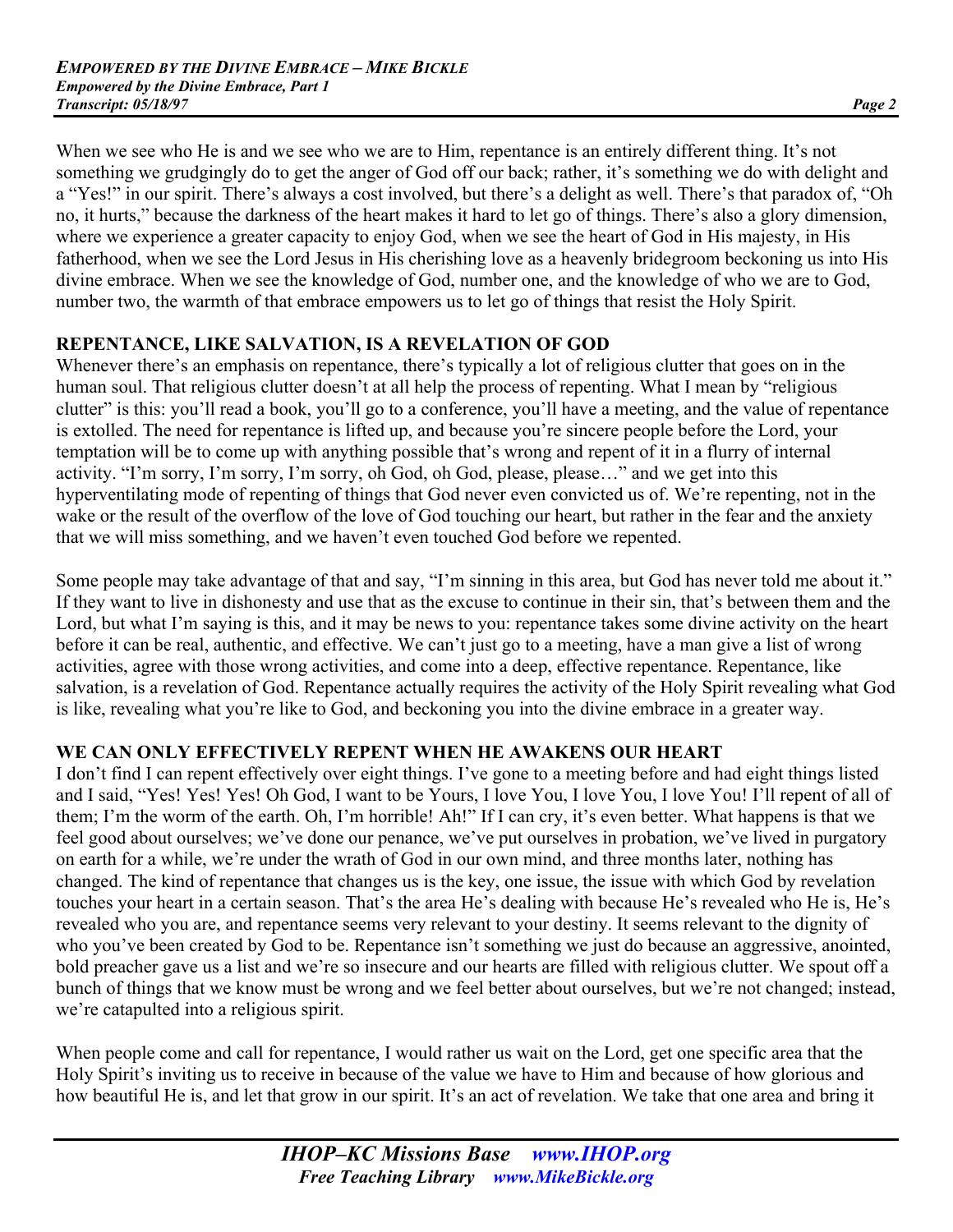before Him. God Himself is the One who releases divine activity in our heart. It becomes substantial in our hearts. It becomes a meaningful piece of divine information. It becomes part of the history of our love relationship to God. It becomes a part of the history of God beautifying us as His bride. It's not just internal clutter driven by a religious spirit, fueled by anxiety and fear that we're going to miss it, so let's just throw up anything wrong we can throw up so that we can feel good about the fact that we've repented, but we never change. Repentance is the gift of God. There are twenty areas that I need to repent of, but the thing I understand is this: I can normally repent of only one or two things, because my soul is so limited in its capacity, I can only receive this invitation by God in one or two areas. I really can't do all twenty in every season. I have too small a capacity to receive; my ability to remember is too small. My ability to receive new information is very limited. The Lord knows this, and He knows that I can really only effectively repent when He awakens my heart.

It's called divine activity. It's a gift of God when He calls me to repent. When I repent, it's not just because I don't want to miss out on the great things coming. Certainly there's that element, but that's a secondary element. It not just because I don't want to experience the wrath of God or the anger of God. You know, if you get into rebellion you can experience the anger of God. Those aren't really the things that touch my heart when it comes time to repent, as it does with regularity. What really touches my heart is the beauty of who God is. I don't really understand how beautiful God is; just a little, but a little goes a long way. I understand just a little of who the Father is and who His Son is, and who it is that's calling me into His embrace.

Secondly, the thing that helps me to repent is the knowledge of who I am to Him—the dignity, the destiny I have in the embrace of the love of God. Those two things, who He is and who I am, these are the things that make one little divine arrow of repentance hit my heart with a small amount of effectiveness.

## **THE RELATIONSHIP ISN'T HEALTHY IF YOU'RE OBSESSED WITH WHAT'S WRONG**

When I think of my relationship with God, repentance isn't a major part of it. Some of you think, "It ought to be." It used to be, and I don't mean because all the wrong areas are right. I have plenty of areas in which I need to repent, but the nature of relationship can't be healthy if the focus is what's wrong. You can't relate to a spouse, to a child, to a parent, to a friend, you can't relate to anyone in an effective, wholesome way, if the focus is on what's wrong. That's how most of us relate to people; that's how most of us have been raised to be in relationship with parents, and we automatically do that with God, and the more sincere we are before God, the more earnest we are about relating on the basis of what's wrong.

I believe from the knowledge of the Word of God and my own experience and my limited understanding of church history that relating to God on the basis of what's wrong isn't an effective way to change you in fiveand ten-year cycles of time. Relating to God on the basis of how wrong and messed up your life is feels good if you have a wrong orientation to God, but it doesn't really change you in five- and ten-year cycles. It's relating on the basis of divine revelation of who He is, number one, and who you are to Him, number two, allowing the Holy Spirit to awaken your heart even a little to a certain area, giving you an invitation, showing you that wrong attitude and activity and that wrong way of thinking that's keeping you in bondage to darkness which holds you in death. It's knowing that God loves you in the midst of awakening you to that piece of information; He's inviting you into His embrace so that He can release in a greater way the glory and the life of Christ Jesus into your experience to beautify your life, to release the glory of God into you. You can actually walk forward in that context.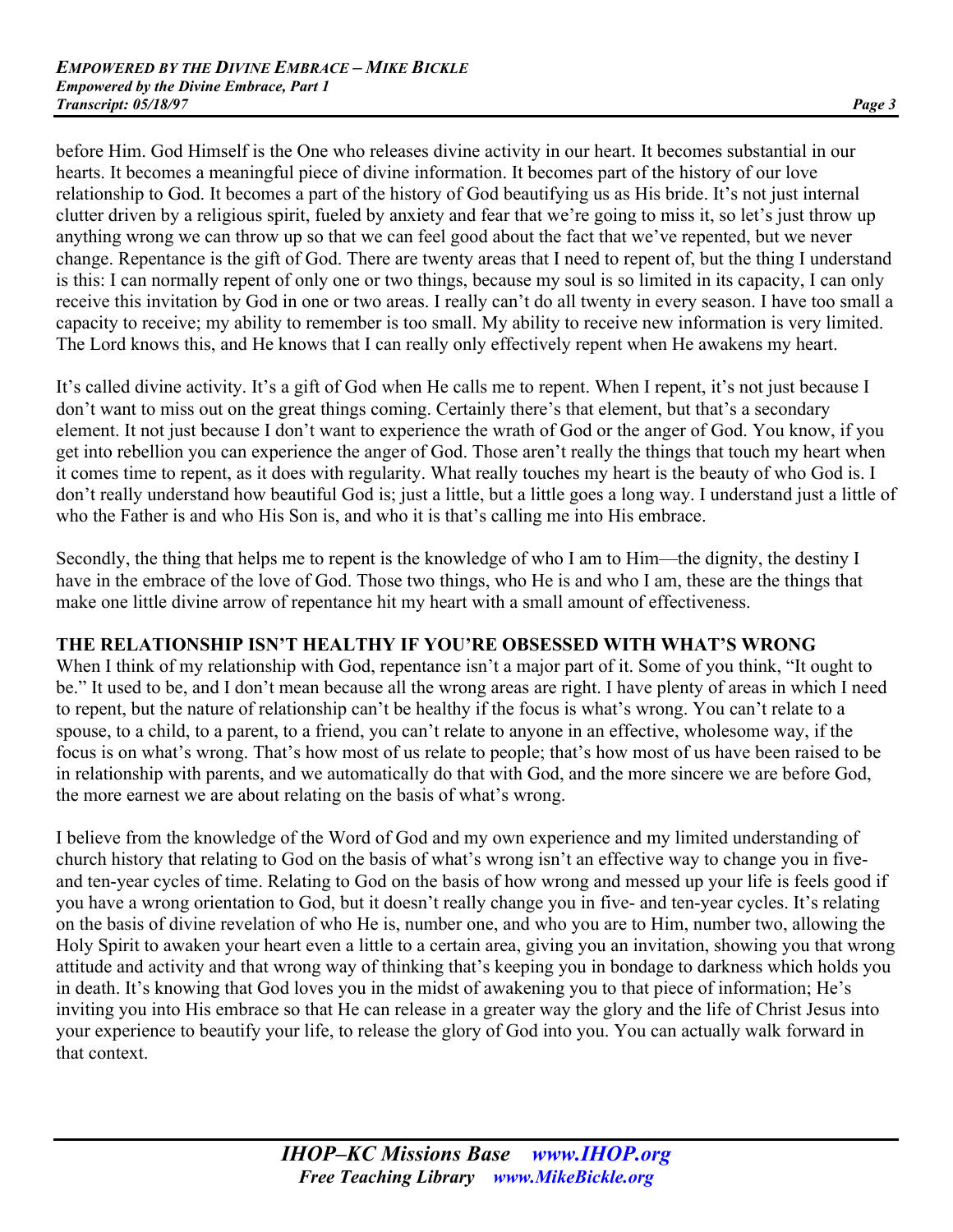That's the kind of repentance that I believe God is looking for. People say, "If we don't repent, God won't move"

I say, "It's just the opposite: because God's moving, we're now repenting." It's a very different approach.

Because God is moving, therefore we're repenting, and because we're repenting it gives us a greater capacity to receive, so God is going to release even more. I believe repenting begins with God moving, us responding, and when we respond to the initiative of God, God reveals His glory and the beauty we are to Him. We say, "Yes! I hate agreement with darkness. I love You, I love You, I want to be in a position of fully receiving everything You have for me." In that context, God releases even more because we're in line with Him. "Yes!" God does release more when we repent, but first He moved on us to lead us to repentance. When the whole thing is said and done, there's one trophy case in heaven, and the Man Christ Jesus' name is on it, not the names of the people who repented more than anyone else. The people who repent the best are the people God moved on the best. When this body matures in repentance it's because the move of God was matured and released in our midst. God moves on us; there's a certain divine activity, there's a revelation of God and a revelation of who we are to God. We respond with, "We hate agreement with sin, we love agreement with God"; that's called repentance, and we want to receive more of this awesome flow of redemption.

God says, "In that context I'll release more of My power for the sake of others."

## **THE GLORY OF REPENTANCE IS THAT GOD IS EXALTED**

This is very important, because I believe we're at a time in history where the Lord wants to bring His Church into a depth of repentance; however, like sharks around blood, the enemy is right at the door to fuel and inspire the religious spirit whenever people get sincere about repenting. The problem is, if you start getting selfcentered as opposed to God-centered, even in the repenting, where religious insecurity clutters your soul, you feel good about your repentance later on, and you feel good about how deeply you've repented, and you despise people who repent less than you do, because you think it all started with you, and you walk around with a selfrighteous attitude called religious pride.

The Lord says, "No! I don't want to do that. I want to have the credit for leading you to repent; whether you know it or not it, it takes My activity to enable you to repent anyway. It takes Me moving on you before you even think of repenting. Let Me reveal My Son to you, let Me reveal who you are to My Son, let the relevance penetrate your heart, let Me get one or two key areas at a time, and let Me bring you into the understanding of how this area hinders you from receiving."

At the end of the day, five or ten years later, we look back over it and people say, "Oh, you guys really repented."

We say, "God was so good to us, in areas where we couldn't see. He showed us our agreement with darkness, He showed us the loveliness of His Son, and it was only reasonable to repent in the context of that kind of revelation."

It makes me nervous when we get this long list of do's and don't's, because there are some people who can do that list better than other people. Those people in five- and ten-year cycles end up becoming really proud and really mean. There's nothing worse than cruel holiness. I guess no holiness is worse than cruel holiness; maybe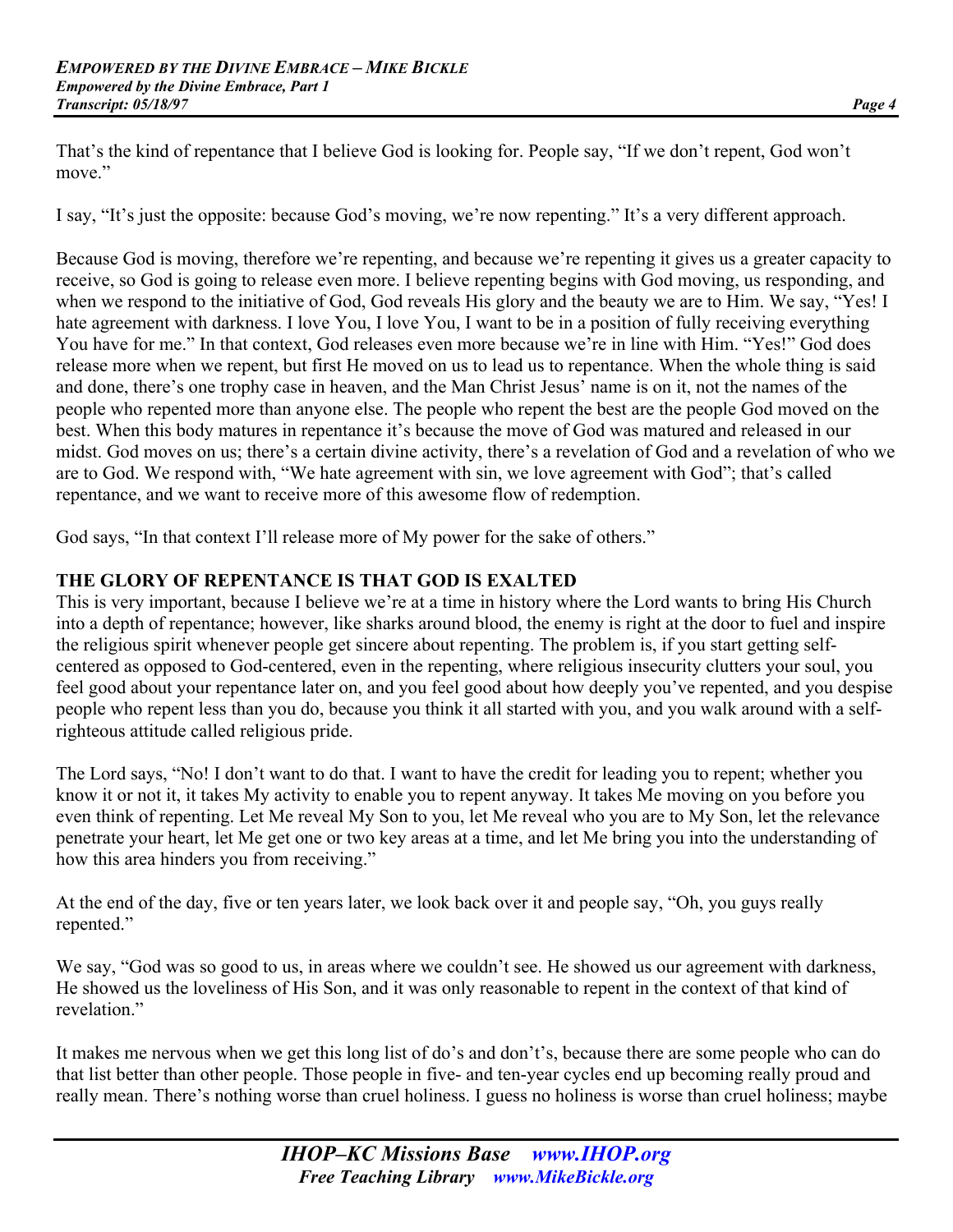not, I don't know. There's so much cranky, cruel holiness in the history of the Church, and it's not the grace of God. It struts around and it knows what everyone else is doing wrong. Let's not go too heavy on that. There's something else that the Lord is concerned with: it's the people who won't receive His invitation or repent over anything. God wants us to repent of many areas of our lives, but in a divine timing according to His divine initiative. Because He has shown us who His Son is; He has shown us who He is; and the word of God is growing and increasing in our life.

#### **"RENEWED IN KNOWLEDGE ACCORDING TO THE IMAGE OF HIM WHO CREATED HIM"**

Here's one verse. I will share on this for several weeks, so I'm just giving you the introduction this morning. The verse is Colossians 3:10, Paul says, "Put on the new man, who is renewed in knowledge according to the image of Him who created him" (Col. 3:10). That's a very fascinating verse, and every single phrase is powerpacked.

Number one: Paul is calling the Church at Colossi to renewal. You could put the word *repentance* if you want. *Repentance* is a very appropriate word, but it's renewal; it's coming into agreement with the Holy Spirit. It's living a life of wholeness in relationship to the Holy Spirit. That's what He's calling them to. When you think of renewal, you don't just think of the "renewal meetings" of the last few years. Renewal is a lot bigger than the way the Bride of Christ has been using it related to some of the renewal of the Holy Spirit activities. God has called us into an agreement, a wholesomeness of relationship with the Holy Spirit.

Here's Paul's model in a nut shell. Again, we will develop this theme more in the next few weeks. He says, "You're renewed in knowledge," or, "You're renewed by knowledge." I just returned from Greece, and they speak Greek over there, and I asked them, "Is that renewed *in* knowledge or renewed *by* knowledge?" They said both of them are accurate. I can say with great authority, "The Greek means…" I talked to a bunch of Greek scholars about this, because it's a key phrase.

#### **NOTHING CAN RENEW YOU LIKE THE POWER OF THE KNOWLEDGE OF GOD**

It's interesting that when God wants to renew His people, He brings us into knowledge of two things. We're renewed by knowledge; we're not renewed by religious clutter. We're renewed by knowledge. If you want to be renewed, you focus on receiving knowledge of two things. Number one: the knowledge that's according to the image of God. Instead of the word *image*, put the word *personality*. When you receive the knowledge of the personality of the character of God, when you receive the knowledge of what God is like, that will motivate renewal or repentance like nothing else. There's no amount of threatening, there's no amount of warning, there's no amount of, "You'll be famous and anointed if you repent"; nothing can renew you like the power of receiving the knowledge of God.

When God reveals God to the human spirit, something in us melts and says, "Yes! I want more." That's simply how we're made. God knows that. The very design of the human spirit is such that when God the Holy Spirit reveals the glory of God the Father and God the Son, something in us resonates. Something in us says, "Yes! Yes! Yes! I want to be in unity, I love this embrace; You and me together! I love it, I love it, I love it!" That's what happens in our spirits when God reveals God. The focus of a church that's going to be strong in repentance over months and years is a church that's focused on receiving the knowledge of the image of Him.

Of course, I don't want to say this critically but I do want to point out that the focus on the knowledge of God, on the personality of God, is, I believe, the single greatest deficiency in the Church worldwide and in history.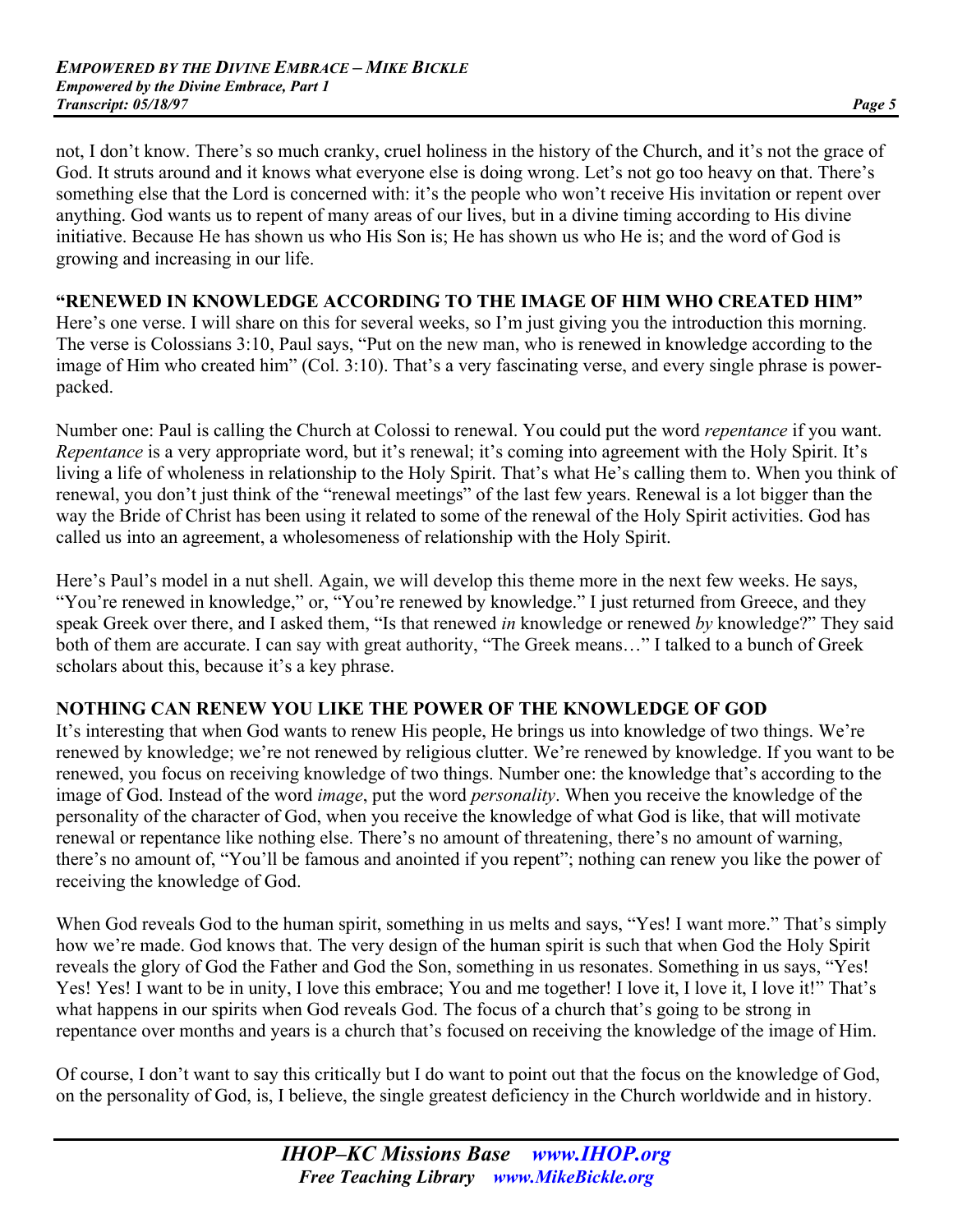We have more teaching on ministry skills, mobilizing, mandates to do this and that, all these kinds of things in the Bride of Christ, and there's less focused preaching on the person of God in the Body of Christ, not just in this generation; God, God Himself, is the absent focus of church history. It's really true. Paul said, "Renewal comes by receiving the knowledge of the image or the knowledge of the personality of Him," and then he goes on to say, "the knowledge of the image of Him who created him." The NIV omits the second *him*, and the other versions leave it in. Paul says, "You're renewed by the knowledge of Him who created Him." That's funny terminology. Paul is saying, "First, it's the knowledge of Him, God, and secondly, it's the knowledge of the one God created anew in Christ Jesus, the new man."

There are two things we have to have knowledge of. There are two things that renew the human heart like nothing else: the knowledge of Him and the knowledge of the one God created in Christ Jesus. That's who we are in Jesus. That's our identity in redemption. It's how God sees us. When we have the knowledge of His personality, of the image of God, and when we have the knowledge of how God sees us, our spiritual identity, those two pieces of information, the glory of God and the beauty and dignity of who He made us in Christ Jesus, will renew the heart like nothing else can. Like Paul Cain says: they can hold you over hell on a rotten stick and shake it and try to warn you of everything bad that's going to happen to you if you quit, but when you get a person interacting with the knowledge of the personality of God, when you get them interacting with the knowledge of who they are in God, renewal becomes significantly more effective.

## **"SEE IF THERE BE ANY WICKED WAY IN ME, AND LEAD ME IN THE WAY EVERLASTING"**

I want to say in terms of this spiritual family, our focus is to enter into a greater unity of God. We really want this unity; we want this agreement with the Holy Spirit. We want a supernatural lifestyle and we do want to remove the things that hinder it, but we will never remove these things effectively unless we have revelation of who He is and who we are. Knowing who He is and knowing who we are really increases our ability to resist the wrong things and increases our ability to do the right things. When we skip the revelation of God, we skip the revelation of the one God created in Christ Jesus, the born-again believer, our image; when we go low on those two things and skip right to repentance because we're afraid we'll miss something, we end up with a bunch of people filled with internal religious clutter. We end up repenting in twenty different areas, and the Lord says, "I'm going to put My finger by divine encounter on one of those areas right now; you're just filling the air with words and two weeks from now it won't make any change in your life."

Here's my point: it takes relationship to repent well. This relationship takes knowledge of God and knowledge of ourselves in God. To repent well takes God's initiative touching us. Again, the abuse of that doctrine is: "I won't do a thing till God touches me; I'll just continue in my sin until He touches me." That's very irresponsible and non-biblical.

We're aggressively seeking God: "We want to be Yours. We want to be Yours, O God."

David said in Psalm 139:23, "Search me; show me the ways, bring to my awareness the things that You want me to let go" (Ps. 139:23-24, paraphrased). That's the focus: "God, there are twenty things that are out of sorts; show me the one in which You're beckoning me to Your embrace. Show me that way. Show me that key area."

Then, when we repent of it, we've done it in a context of love and a context of revelation, in the overflow of who He is and who we are to Him. We've done it knowing He's the hero and not us, and then when people look at you and say, "Wow, you've repented," you automatically think of the loveliness of the One who had mercy